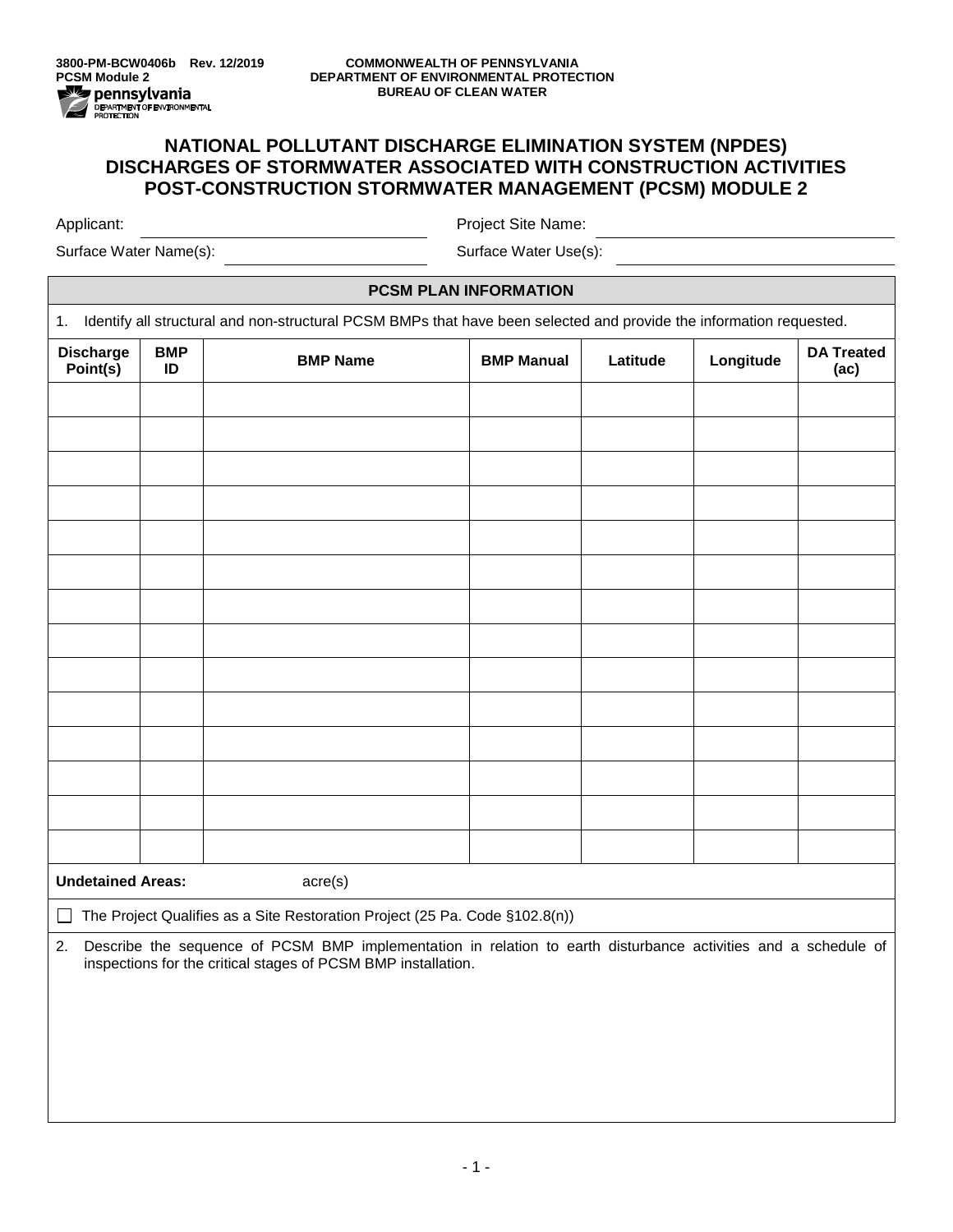## **3800-PM-BCW0406b Rev. 12/2019 PCSM Module 2**

| 3. | Plan drawings have been developed for the project and will be available on-site.                                                                                                                                                                                                           |
|----|--------------------------------------------------------------------------------------------------------------------------------------------------------------------------------------------------------------------------------------------------------------------------------------------|
| 4. | Plan drawings have been developed for the project and are attached to the NOI/application.                                                                                                                                                                                                 |
| 5. | Recycling and proper disposal of materials associated with PCSM BMPs are addressed as part of long-term operation<br>and maintenance of the PCSM BMPs.                                                                                                                                     |
| 6. | Identify naturally occurring geologic formations or soil conditions that may have the potential to cause pollution after earth<br>disturbance activities are completed and PCSM BMPs are operational and the applicant's plan to avoid or minimize<br>potential pollution and its impacts. |
| 7. | Identify whether the potential exists for thermal impacts to surface waters from post-construction stormwater.<br>If such<br>potential exists, identify BMPs that will be implemented to avoid, minimize, or mitigate potential thermal impacts.                                           |
| 8. | The PCSM Plan has been planned, designed, and will be implemented to be consistent with the E&S Plan.                                                                                                                                                                                      |
| 9. | A pre-development site characterization has been performed.                                                                                                                                                                                                                                |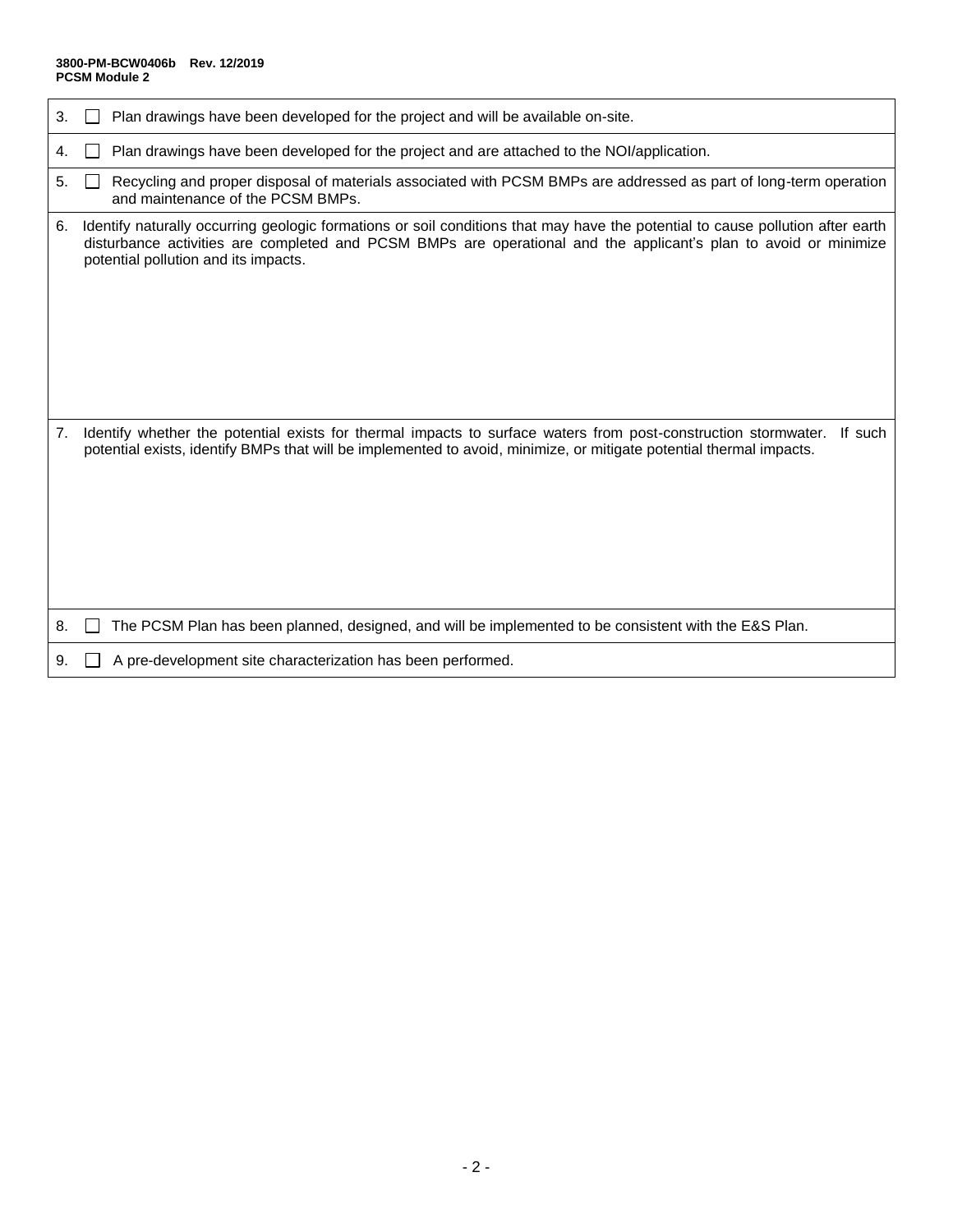| 3800-PM-BCW0406b<br>PCSM Module 2 |                             | Rev. 12/2019  |                                                                                                                               |                   |                               |                                  |                          |                       |                      |                     |                   |
|-----------------------------------|-----------------------------|---------------|-------------------------------------------------------------------------------------------------------------------------------|-------------------|-------------------------------|----------------------------------|--------------------------|-----------------------|----------------------|---------------------|-------------------|
|                                   |                             |               |                                                                                                                               | STO               |                               | RMWATER ANALYSIS - RUNOFF VOLUME |                          |                       |                      |                     |                   |
| Surface Water Name:               |                             |               |                                                                                                                               |                   |                               |                                  |                          |                       | Discharge Point(s):  |                     |                   |
| $\Box$<br>$\div$                  |                             |               | The design standard is based on volume management requirements in an Act 167 Plan approved by DEP within the past five years. |                   |                               |                                  |                          |                       |                      |                     |                   |
| $\overline{\mathbf{v}}$           |                             |               | The design standard is based on managing the net change for storms up to and including the 2-year/24-hour storm.              |                   |                               |                                  |                          |                       |                      |                     |                   |
| $\dot{\infty}$                    |                             |               | An alternative design standard is being used.                                                                                 |                   |                               |                                  |                          |                       |                      |                     |                   |
| 4.                                |                             |               | A printout of DEP's PCSM Spreadsheet - Volume Worksheet is attached.                                                          |                   |                               |                                  |                          |                       |                      |                     |                   |
| ιó.                               | 2-Year/24-Hour Storm Event: |               |                                                                                                                               | inches            | Source of precipitation data: |                                  |                          |                       |                      |                     |                   |
| Ġ                                 |                             |               | Stormwater Runoff Volume, Pre-Construction Conditions:                                                                        |                   |                               | 5                                |                          | Calculations attached |                      |                     |                   |
| $\ddot{\sim}$                     |                             |               | Stormwater Runoff Volume, Post-Construction Conditions:                                                                       |                   |                               | 5                                |                          | Calculations attached |                      |                     |                   |
| $\dot{\infty}$                    |                             |               | Net Change (Post-Construction - Pre-Construction Volumes):                                                                    |                   |                               | ს<br>ს                           |                          |                       |                      |                     |                   |
| တ                                 |                             |               | Identify all selected structural PCSM BMPs and provide the information requested.                                             |                   |                               |                                  | $\overline{\phantom{0}}$ | Calculations attached |                      |                     |                   |
| DP No.                            | BMP ID                      | <b>Series</b> | Vol. Routed<br>to BMP (CF)                                                                                                    | Inf. Area<br>(SF) | Inf. Rate<br>(in/hr)          | Inf. Period<br>(hrs)             | Veg?                     | Media Depth<br>(ft)   | Storage Vol.<br>(CF) | Inf. Credit<br>(CF) | ET Credit<br>(CF) |
|                                   |                             |               |                                                                                                                               |                   |                               |                                  |                          |                       |                      |                     |                   |
|                                   |                             |               |                                                                                                                               |                   |                               |                                  |                          |                       |                      |                     |                   |
|                                   |                             |               |                                                                                                                               |                   |                               |                                  |                          |                       |                      |                     |                   |
|                                   |                             |               |                                                                                                                               |                   |                               |                                  |                          |                       |                      |                     |                   |
|                                   |                             |               |                                                                                                                               |                   |                               |                                  |                          |                       |                      |                     |                   |
|                                   |                             |               |                                                                                                                               |                   |                               |                                  |                          |                       |                      |                     |                   |
|                                   |                             |               |                                                                                                                               |                   |                               |                                  |                          |                       |                      |                     |                   |
|                                   |                             |               |                                                                                                                               |                   |                               |                                  |                          |                       |                      |                     |                   |
|                                   |                             |               |                                                                                                                               |                   |                               |                                  | $\Box$                   |                       |                      |                     |                   |

Total Infiltration & ET Credits (CF): **Total Infiltration & ET Credits (CF):**

**Non-Structural BMP Volume Credits (CF) (Attach Calculations):**

Non-Structural BMP Volume Credits (CF) (Attach Calculations):

**Managed Release Credits (CF) (Attach MRC Design Summary):**

Managed Release Credits (CF) (Attach MRC Design Summary):

- 3 -

Total Credits (CF): **Total Credits (CF):**

**Volume Required to Reduce/Manage (CF):**

Volume Required to Reduce/Manage (CF):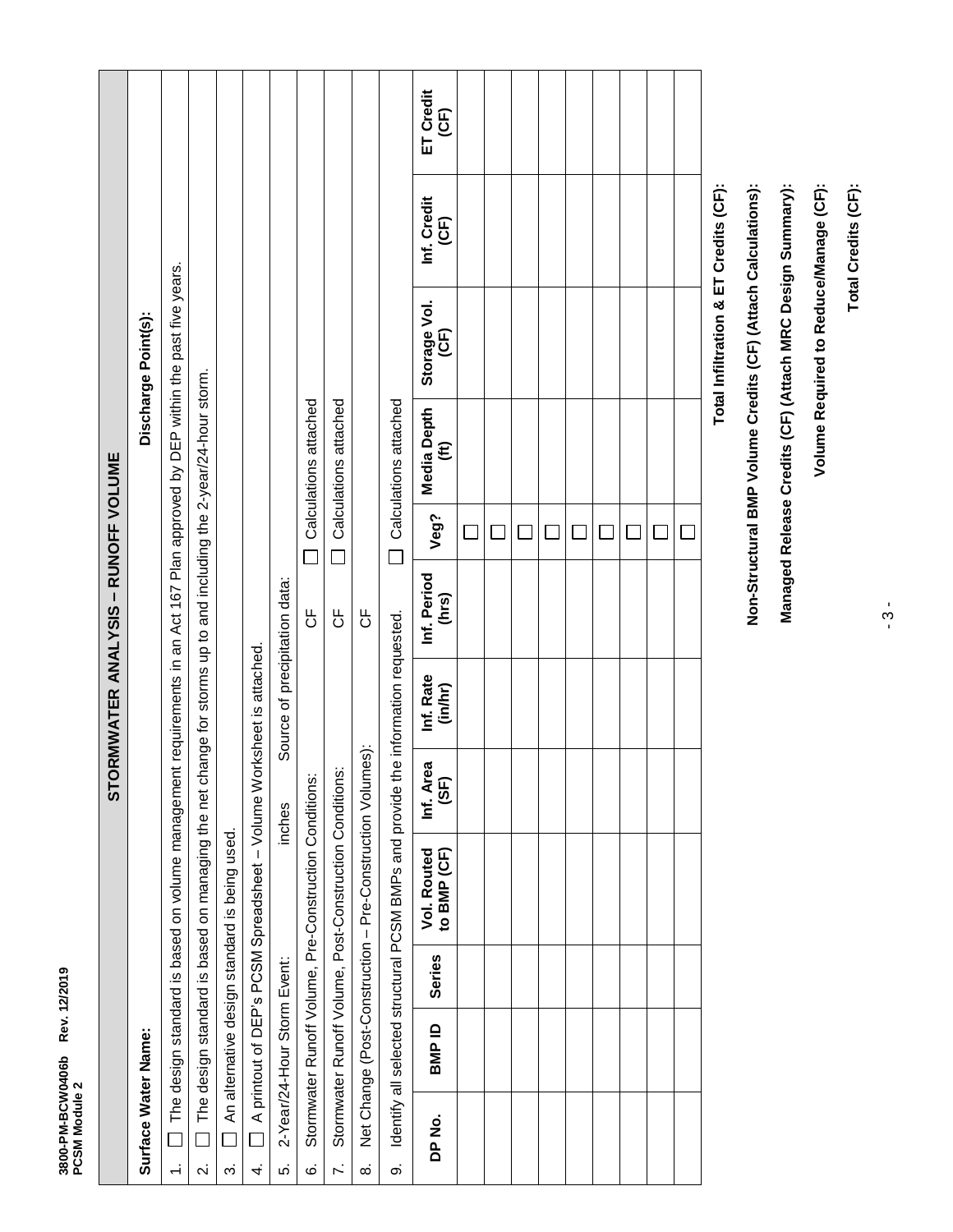| <b>INFILTRATION INFORMATION</b> |                                                                                   |  |  |  |  |  |  |  |
|---------------------------------|-----------------------------------------------------------------------------------|--|--|--|--|--|--|--|
|                                 | <b>BMPID:</b><br>Soil/geologic test results are attached.                         |  |  |  |  |  |  |  |
| 1.                              | No. of infiltration tests completed:                                              |  |  |  |  |  |  |  |
| 2.                              | Method(s) used for infiltration testing:                                          |  |  |  |  |  |  |  |
| 3.                              | Test Pit Identifiers (from PCSM Plan Drawings):                                   |  |  |  |  |  |  |  |
| 4.                              | FOS:<br>Avg Infiltration Rate:<br>in/hr<br>5.<br>$\div$ 1                         |  |  |  |  |  |  |  |
| 6.                              | Infiltration rate used for design:<br>in/hr                                       |  |  |  |  |  |  |  |
| 7.                              | Separation distance between the BMP bottom and bedrock:<br>feet                   |  |  |  |  |  |  |  |
| 8.                              | Separation distance between the BMP bottom and seasonal high-water table:<br>feet |  |  |  |  |  |  |  |
| 9.                              | Comments:                                                                         |  |  |  |  |  |  |  |
|                                 |                                                                                   |  |  |  |  |  |  |  |
|                                 | <b>BMPID:</b><br>Soil/geologic test results are attached.                         |  |  |  |  |  |  |  |
| 1.                              | No. of infiltration tests completed:                                              |  |  |  |  |  |  |  |
| 2.                              | Method(s) used for infiltration testing:                                          |  |  |  |  |  |  |  |
| 3.                              | Test Pit Identifiers (from PCSM Plan Drawings):                                   |  |  |  |  |  |  |  |
| 4.                              | 5 <sub>1</sub><br>FOS:<br>Avg Infiltration Rate:<br>in/hr<br>$\div$ 1             |  |  |  |  |  |  |  |
| 6.                              | Infiltration Rate Used for Design:<br>in/hr                                       |  |  |  |  |  |  |  |
| 7.                              | Separation distance between the BMP bottom and bedrock:<br>feet                   |  |  |  |  |  |  |  |
| 8.                              | Separation distance between the BMP bottom and seasonal high-water table:<br>feet |  |  |  |  |  |  |  |
| 9.                              | Comments:                                                                         |  |  |  |  |  |  |  |
|                                 |                                                                                   |  |  |  |  |  |  |  |
|                                 | <b>BMPID:</b><br>Soil/geologic test results are attached.                         |  |  |  |  |  |  |  |
| 1.                              | No. of infiltration tests completed:                                              |  |  |  |  |  |  |  |
| 2.                              | Method(s) used for infiltration testing:                                          |  |  |  |  |  |  |  |
| 3.                              | Test Pit Identifiers (from PCSM Plan Drawings):                                   |  |  |  |  |  |  |  |
| 4.                              | Avg Infiltration Rate:<br>in/hr<br>FOS:<br>5.<br>$\therefore$ 1                   |  |  |  |  |  |  |  |
| 6.                              | Infiltration Rate Used for Design:<br>in/hr                                       |  |  |  |  |  |  |  |
| 7.                              | Separation distance between the BMP bottom and bedrock:<br>feet                   |  |  |  |  |  |  |  |
| 8.                              | Separation distance between the BMP bottom and seasonal high-water table:<br>feet |  |  |  |  |  |  |  |
| 9.                              | Comments:                                                                         |  |  |  |  |  |  |  |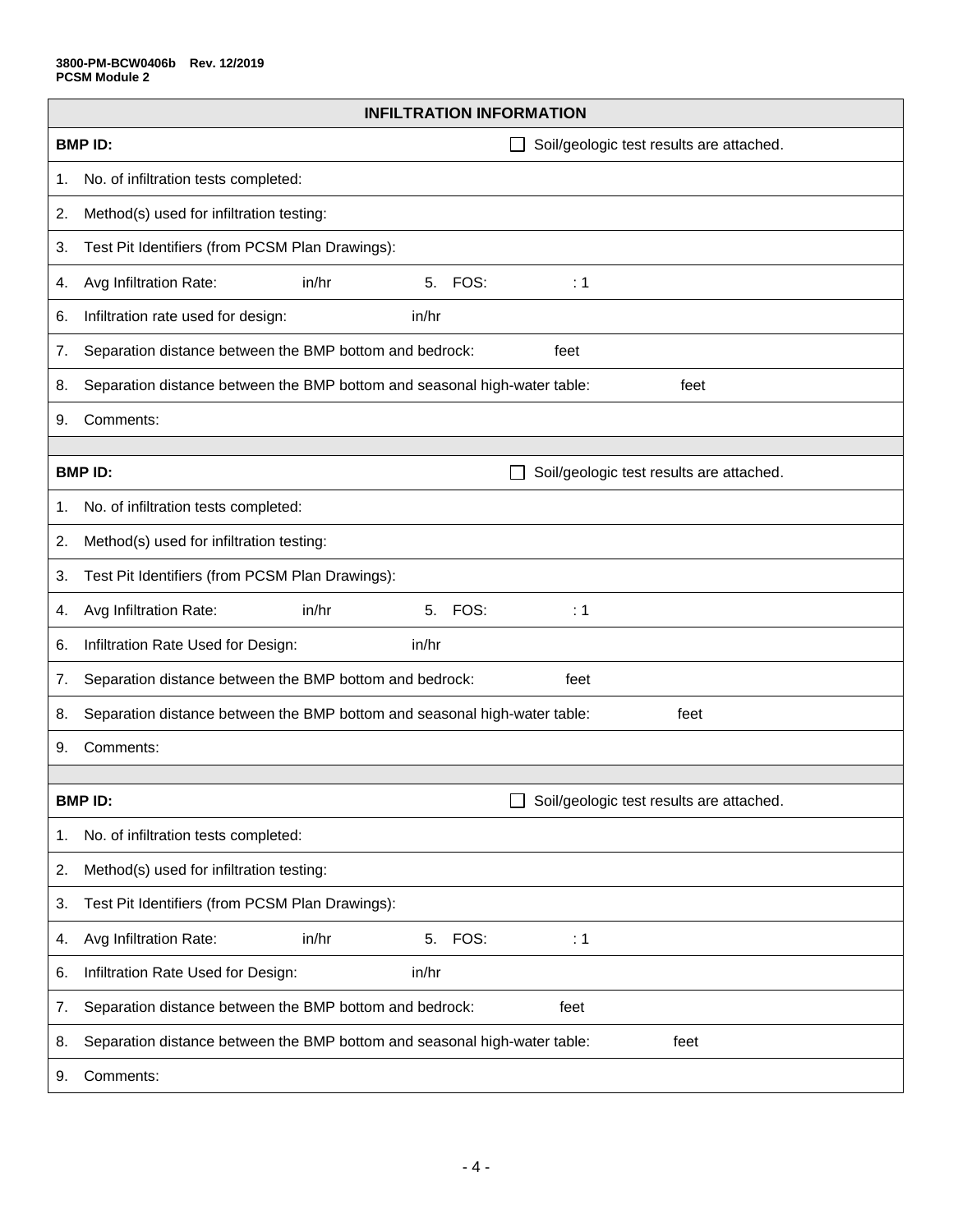| <b>STORMWATER ANALYSIS - PEAK RATE</b>                                                                                   |                                                                                                                  |                                                      |         |                                                                             |        |                                                                                                        |         |         |        |  |  |  |
|--------------------------------------------------------------------------------------------------------------------------|------------------------------------------------------------------------------------------------------------------|------------------------------------------------------|---------|-----------------------------------------------------------------------------|--------|--------------------------------------------------------------------------------------------------------|---------|---------|--------|--|--|--|
| <b>Surface Water Name:</b>                                                                                               |                                                                                                                  |                                                      |         | <b>Discharge Point(s):</b>                                                  |        |                                                                                                        |         |         |        |  |  |  |
| 1.                                                                                                                       | The design standard is based on rate requirements in an Act 167 Plan approved by DEP within the past five years. |                                                      |         |                                                                             |        |                                                                                                        |         |         |        |  |  |  |
| 2.                                                                                                                       |                                                                                                                  |                                                      |         |                                                                             |        | The design standard is based on managing the net change for 2-, 10-, 50-, and 100-year/24-hour storms. |         |         |        |  |  |  |
| An alternative design standard is being used.<br>3.                                                                      |                                                                                                                  |                                                      |         |                                                                             |        |                                                                                                        |         |         |        |  |  |  |
| 4.                                                                                                                       | A printout of DEP's PCSM Spreadsheet - Rate Worksheet is attached.                                               |                                                      |         |                                                                             |        |                                                                                                        |         |         |        |  |  |  |
| Alternative rate calculations are attached.<br>5.                                                                        |                                                                                                                  |                                                      |         |                                                                             |        |                                                                                                        |         |         |        |  |  |  |
| Identify precipitation amounts.<br>Source of precipitation data:<br>6.                                                   |                                                                                                                  |                                                      |         |                                                                             |        |                                                                                                        |         |         |        |  |  |  |
| 2-Year/24-Hour Storm:                                                                                                    | 10-Year/24-Hour Storm                                                                                            |                                                      |         |                                                                             |        |                                                                                                        |         |         |        |  |  |  |
| 50-Year/24-Hour Storm:                                                                                                   |                                                                                                                  |                                                      |         | 100-Year/24-Hour Storm                                                      |        |                                                                                                        |         |         |        |  |  |  |
| Report peak discharge rates, pre- and post-construction (without BMPs), based on a time of concentration analysis.<br>7. |                                                                                                                  |                                                      |         |                                                                             |        |                                                                                                        |         |         |        |  |  |  |
| <b>Pre-Construction Peak Rate</b><br><b>Design Storm</b><br>(cfs)                                                        |                                                                                                                  |                                                      |         | <b>Post-Construction Peak Rate</b><br>Difference (cfs)<br>(cfs)             |        |                                                                                                        |         |         |        |  |  |  |
| 2-Year/24-Hour                                                                                                           |                                                                                                                  |                                                      |         |                                                                             |        |                                                                                                        |         |         |        |  |  |  |
| 10-Year/24-Hour                                                                                                          |                                                                                                                  |                                                      |         |                                                                             |        |                                                                                                        |         |         |        |  |  |  |
| 50-Year/24-Hour                                                                                                          |                                                                                                                  |                                                      |         |                                                                             |        |                                                                                                        |         |         |        |  |  |  |
| 100-Year/24-Hour                                                                                                         |                                                                                                                  |                                                      |         |                                                                             |        |                                                                                                        |         |         |        |  |  |  |
| Identify all BMPs used to mitigate peak rate differences and provide the requested information.<br>8.                    |                                                                                                                  |                                                      |         |                                                                             |        |                                                                                                        |         |         |        |  |  |  |
| <b>BMPID</b>                                                                                                             |                                                                                                                  | Inflow to BMP (cfs)<br><b>Outflow from BMP (cfs)</b> |         |                                                                             |        |                                                                                                        |         |         |        |  |  |  |
|                                                                                                                          |                                                                                                                  | $2-Yr$                                               | $10-Yr$ | 50-Yr                                                                       | 100-Yr | $2-Yr$                                                                                                 | $10-Yr$ | $50-Yr$ | 100-Yr |  |  |  |
|                                                                                                                          |                                                                                                                  |                                                      |         |                                                                             |        |                                                                                                        |         |         |        |  |  |  |
|                                                                                                                          |                                                                                                                  |                                                      |         |                                                                             |        |                                                                                                        |         |         |        |  |  |  |
|                                                                                                                          |                                                                                                                  |                                                      |         |                                                                             |        |                                                                                                        |         |         |        |  |  |  |
|                                                                                                                          |                                                                                                                  |                                                      |         |                                                                             |        |                                                                                                        |         |         |        |  |  |  |
|                                                                                                                          |                                                                                                                  |                                                      |         |                                                                             |        |                                                                                                        |         |         |        |  |  |  |
|                                                                                                                          |                                                                                                                  |                                                      |         |                                                                             |        |                                                                                                        |         |         |        |  |  |  |
|                                                                                                                          |                                                                                                                  |                                                      |         |                                                                             |        |                                                                                                        |         |         |        |  |  |  |
| Report peak rates for pre-construction and post-construction with BMPs and identify the differences.<br>9.               |                                                                                                                  |                                                      |         |                                                                             |        |                                                                                                        |         |         |        |  |  |  |
| <b>Design Storm</b>                                                                                                      |                                                                                                                  | <b>Pre-Construction Peak Rate</b><br>(cfs)           |         | <b>Post-Construction Peak Rate</b><br>Difference (cfs)<br>(with BMPs) (cfs) |        |                                                                                                        |         |         |        |  |  |  |
| 2-Year/24-Hour                                                                                                           |                                                                                                                  |                                                      |         |                                                                             |        |                                                                                                        |         |         |        |  |  |  |
| 10-Year/24-Hour                                                                                                          |                                                                                                                  |                                                      |         |                                                                             |        |                                                                                                        |         |         |        |  |  |  |
| 50-Year/24-Hour                                                                                                          |                                                                                                                  |                                                      |         |                                                                             |        |                                                                                                        |         |         |        |  |  |  |
| 100-Year/24-Hour                                                                                                         |                                                                                                                  |                                                      |         |                                                                             |        |                                                                                                        |         |         |        |  |  |  |